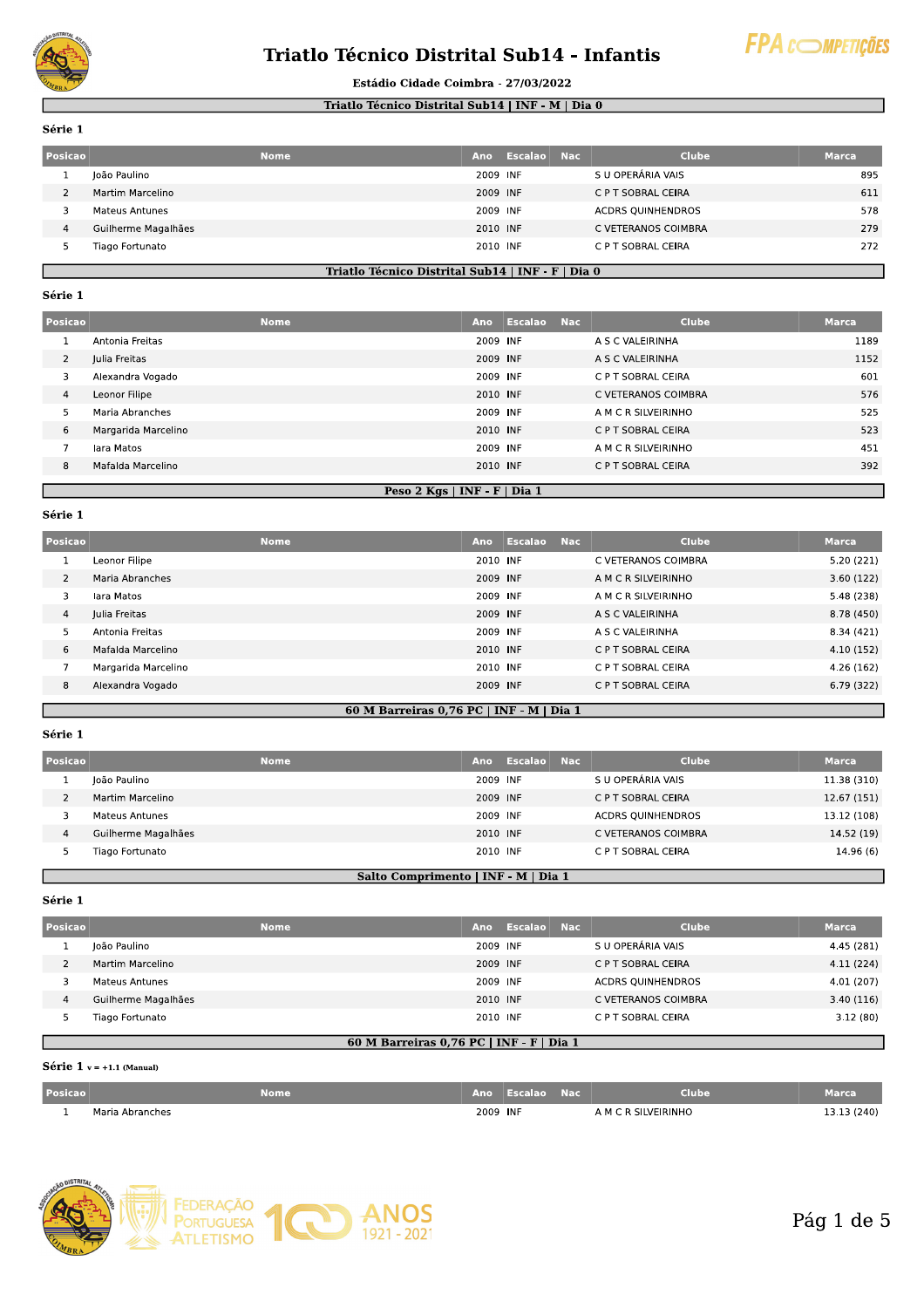| Posicao    | <b>Nome</b>      | Ano      | Escalao | - Nac | <b>Clube</b>        | <b>Marca</b> |
|------------|------------------|----------|---------|-------|---------------------|--------------|
|            | Alexandra Vogado | 2009 INF |         |       | C P T SOBRAL CEIRA  | 13.91 (158)  |
|            | lara Matos       | 2009 INF |         |       | A M C R SILVEIRINHO | 14.84 (82)   |
| <b>DNS</b> | Bianca Cravinho  | 2010 INF |         |       | C VETERANOS COIMBRA | $\times$     |
| DNS        | Sara Neves       | 2010 INF |         |       | C VETERANOS COIMBRA | x            |
|            |                  |          |         |       |                     |              |

### Série 2  $v = +2.0$  (Manual)

| Posicao        |                               | <b>Nome</b> | Ano      | Escalao | <b>Nac</b> | <b>Clube</b>             | <b>Marca</b> |
|----------------|-------------------------------|-------------|----------|---------|------------|--------------------------|--------------|
|                | Antonia Freitas               |             | 2009 INF |         |            | A S C VALEIRINHA         | 11.54 (451)  |
| $\overline{2}$ | Julia Freitas                 |             | 2009 INF |         |            | A S C VALEIRINHA         | 12.21 (355)  |
| 3              | Margarida Marcelino           |             | 2010 INF |         |            | C P T SOBRAL CEIRA       | 13.42 (208)  |
| $\overline{4}$ | Leonor Filipe                 |             | 2010 INF |         |            | C VETERANOS COIMBRA      | 13.82 (167)  |
|                | Mafalda Marcelino             |             | 2010 INF |         |            | C P T SOBRAL CEIRA       | 14.98 (72)   |
| <b>DNS</b>     | Kiara Fernandes               |             | 2009 INF |         |            | <b>GRUPO REC EIRENSE</b> | X            |
|                | Peso $3$ Kg   INF - M   Dia 1 |             |          |         |            |                          |              |

# Série 1

| Posicao |                                     | <b>Nome</b> | Ano                | Escalao    | - Nac | <b>Clube</b>             | <b>Marca</b> |  |  |
|---------|-------------------------------------|-------------|--------------------|------------|-------|--------------------------|--------------|--|--|
|         | João Paulino                        |             | 2009 INF           |            |       | S U OPERÁRIA VAIS        | 6.95(304)    |  |  |
|         | <b>Mateus Antunes</b>               |             | 2009 INF           |            |       | <b>ACDRS QUINHENDROS</b> | 6.24(263)    |  |  |
| 4       | Martim Marcelino                    | 2009 INF    | C P T SOBRAL CEIRA | 5.78 (236) |       |                          |              |  |  |
|         | Tiago Fortunato                     |             | 2010 INF           |            |       | C P T SOBRAL CEIRA       | 4.92 (186)   |  |  |
|         | Guilherme Magalhães                 |             | 2010 INF           |            |       | C VETERANOS COIMBRA      | 4.17(144)    |  |  |
|         |                                     |             |                    |            |       |                          |              |  |  |
|         | Salto Comprimento   INF - F   Dia 1 |             |                    |            |       |                          |              |  |  |

### Série 1

Л

I

| Posicao        | <b>Nome</b>         | Ano      | Escalao | <b>Nac</b> | <b>Clube</b>        | <b>Marca</b> |
|----------------|---------------------|----------|---------|------------|---------------------|--------------|
|                | Maria Abranches     | 2009 INF |         |            | A M C R SILVEIRINHO | 3.31(163)    |
| $\overline{2}$ | Leonor Filipe       | 2010 INF |         |            | C VETERANOS COIMBRA | 3.44(188)    |
| 3              | Alexandra Vogado    | 2009 INF |         |            | C P T SOBRAL CEIRA  | 3.08(121)    |
| $\overline{4}$ | Mafalda Marcelino   | 2010 INF |         |            | C P T SOBRAL CEIRA  | 3.34(168)    |
| 5              | Margarida Marcelino | 2010 INF |         |            | C P T SOBRAL CEIRA  | 3.26(153)    |
| 6              | lara Matos          | 2009 INF |         |            | A M C R SILVEIRINHO | 3.14(131)    |
|                | Julia Freitas       | 2009 INF |         |            | A S C VALEIRINHA    | 4.17 (347)   |
| 8              | Antonia Freitas     | 2009 INF |         |            | A S C VALEIRINHA    | 4.04 (317)   |

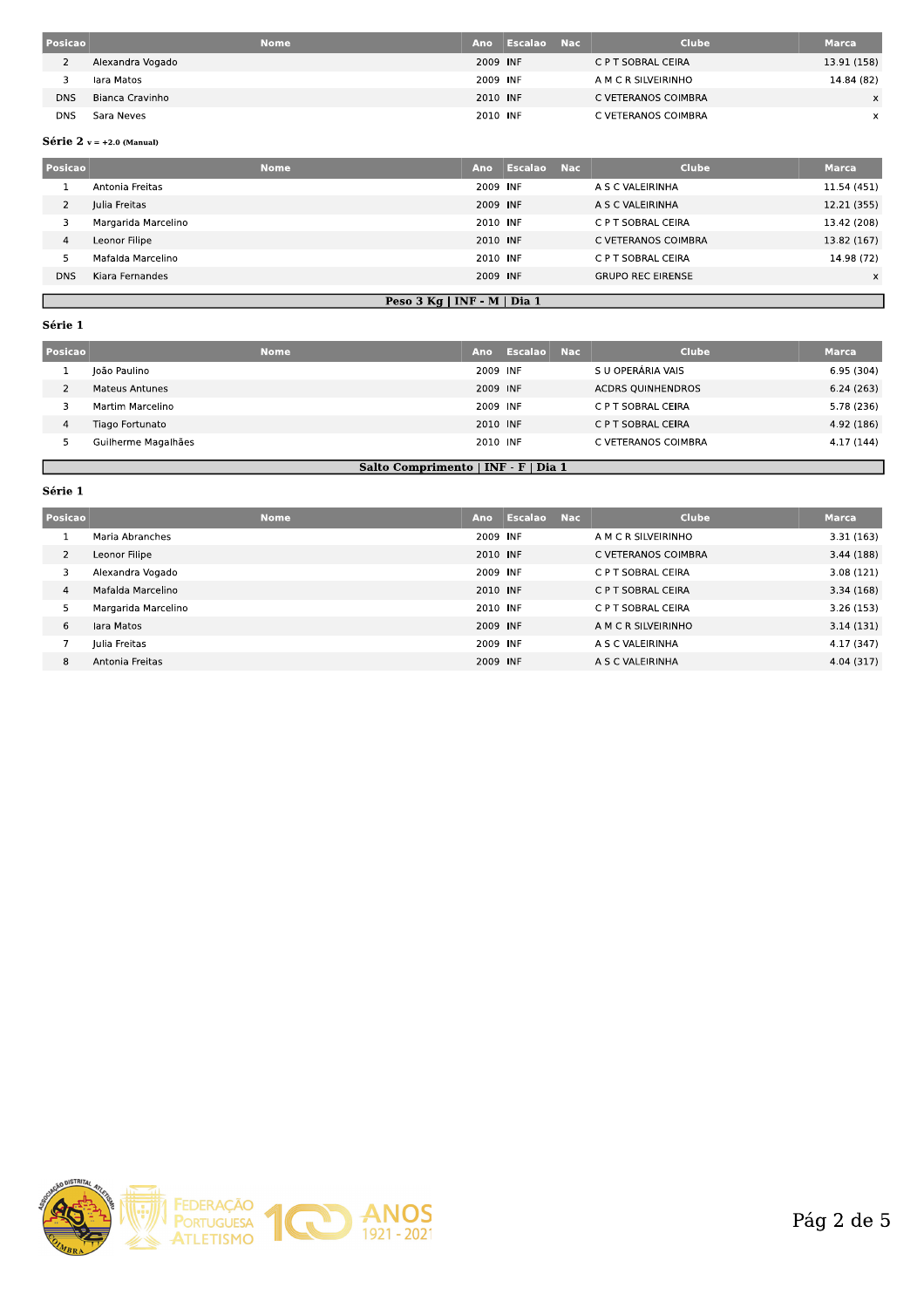# Femininos

| Posicao                 | <b>Nome</b>                | <b>Clube</b> | <b>Pontos</b> |        |             |       |
|-------------------------|----------------------------|--------------|---------------|--------|-------------|-------|
| $\mathbf{1}$            | <b>Antonia Freitas</b>     | <b>ASCV</b>  | 1189          |        | 421 451 317 |       |
| $\overline{\mathbf{2}}$ | Julia Freitas              | ASCV         | 1152          |        | 450 355 347 |       |
| 3                       | Alexandra Vogado           | <b>CPTSC</b> | 601           |        | 322 158 121 |       |
| 4                       | <b>Leonor Filipe</b>       | <b>CLUVE</b> | 576           | 221    | 167 188     |       |
| 5                       | <b>Maria Abranches</b>     | <b>AMCRS</b> | 525           |        | 122 240 163 |       |
| 6                       | <b>Margarida Marcelino</b> | <b>CPTSC</b> | 523           |        | 162 208 153 |       |
| 7                       | lara Matos                 | <b>AMCRS</b> | 451           | 238 82 |             | - 131 |
| 8                       | <b>Mafalda Marcelino</b>   | <b>CPTSC</b> | 392           | 152    | 72          | 168   |

# **Masculinos**

| Posicao | <b>Nome</b>             | <b>Clube</b>  | <b>Pontos</b> |                 |  |  |  |  |
|---------|-------------------------|---------------|---------------|-----------------|--|--|--|--|
| 1       | João Paulino            | SUOV          | 895           | 304 281 310     |  |  |  |  |
| 2       | <b>Martim Marcelino</b> | <b>CPTSC</b>  | 611           | 236 224 151     |  |  |  |  |
| 3       | <b>Mateus Antunes</b>   | <b>ACDRSO</b> | 578           | 263 207 108     |  |  |  |  |
| 4       | Guilherme Magalhães     | <b>CLUVE</b>  | 279           | 144 116 19      |  |  |  |  |
| 5       | <b>Tiago Fortunato</b>  | <b>CPTSC</b>  | 272           | 186<br>80<br>-6 |  |  |  |  |
|         |                         |               |               |                 |  |  |  |  |

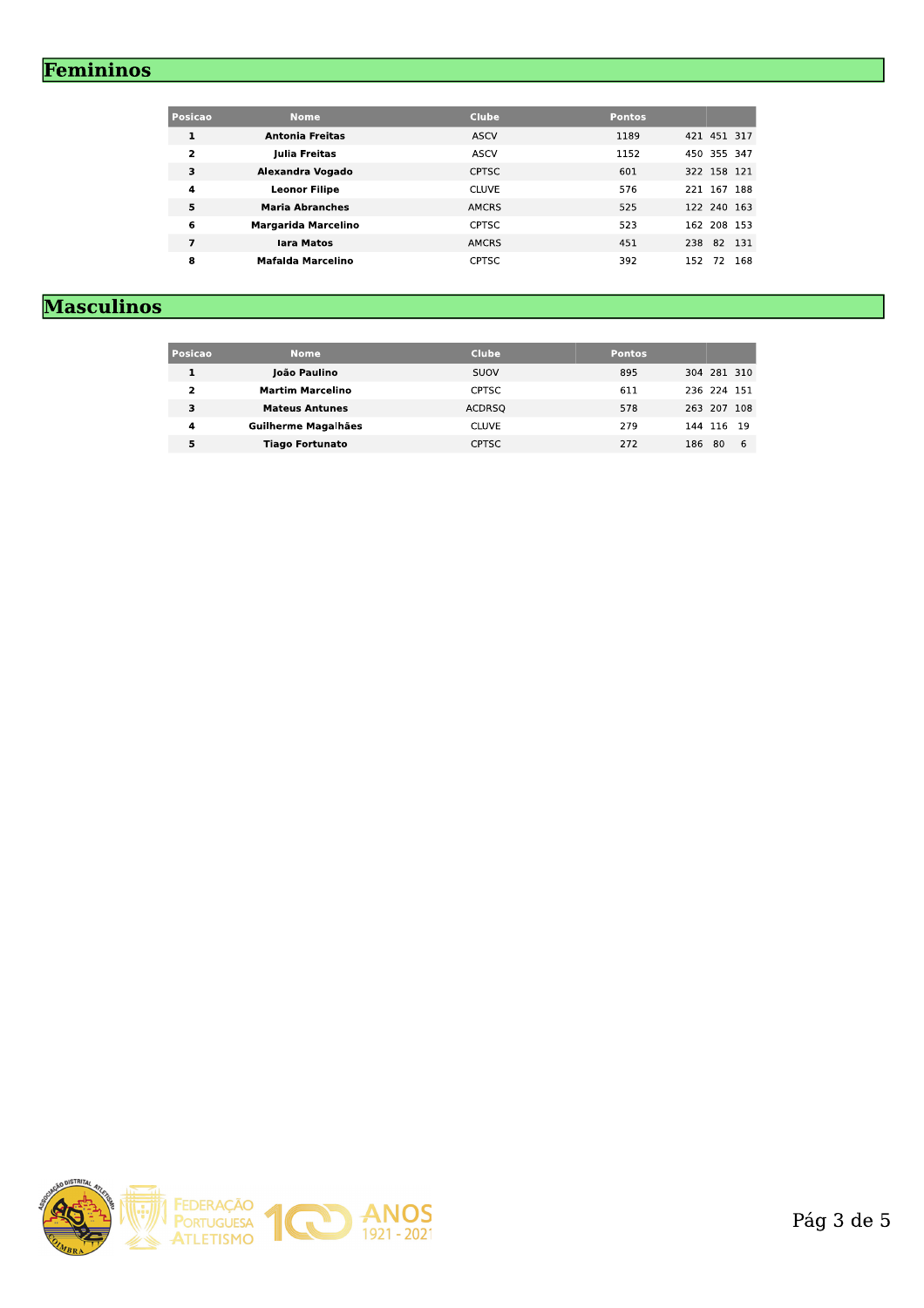# **Estatística Clubes**

| <b>Sigla</b>  | $No$ atletas<br><b>Masculino</b> | $No$ atletas<br><b>Feminino</b> | $No$ atletas<br><b>Total</b> | <b>Masculino</b> | Participações Participações Participações<br><b>Feminino</b> | <b>Total</b> |
|---------------|----------------------------------|---------------------------------|------------------------------|------------------|--------------------------------------------------------------|--------------|
| <b>ACDRSQ</b> |                                  | 0                               |                              | 4                | 0                                                            | 4            |
| <b>AMCRS</b>  | $\Omega$                         |                                 | $\mathcal{P}$                | $\Omega$         | 8                                                            | 8            |
| <b>ASCV</b>   | $\Omega$                         | $\mathcal{P}$                   | $\mathcal{P}$                | $\mathbf{0}$     | 8                                                            | 8            |
| <b>CLUVE</b>  |                                  |                                 | 4                            | 4                | 6                                                            | 10           |
| <b>CPTSC</b>  | 2                                | 3                               | 5                            | 8                | 12                                                           | 20           |
| GRE-AA        | $\Omega$                         |                                 |                              | $\mathbf{0}$     |                                                              |              |
| SUOV          |                                  | <sup>0</sup>                    |                              | 4                | $\Omega$                                                     | 4            |
| Total         |                                  |                                 | 16                           | 20               | 35                                                           | 55           |